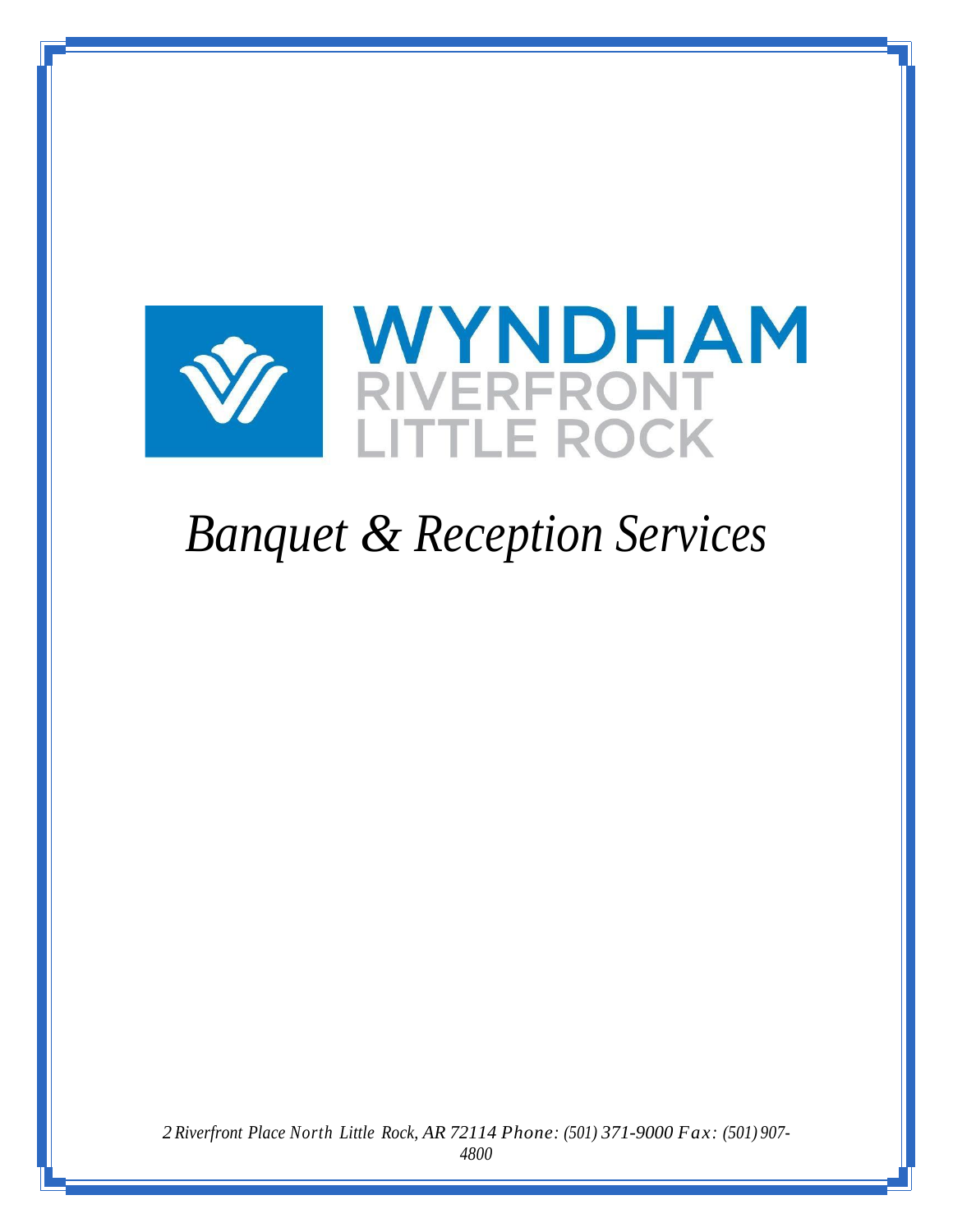# *Table of Contents*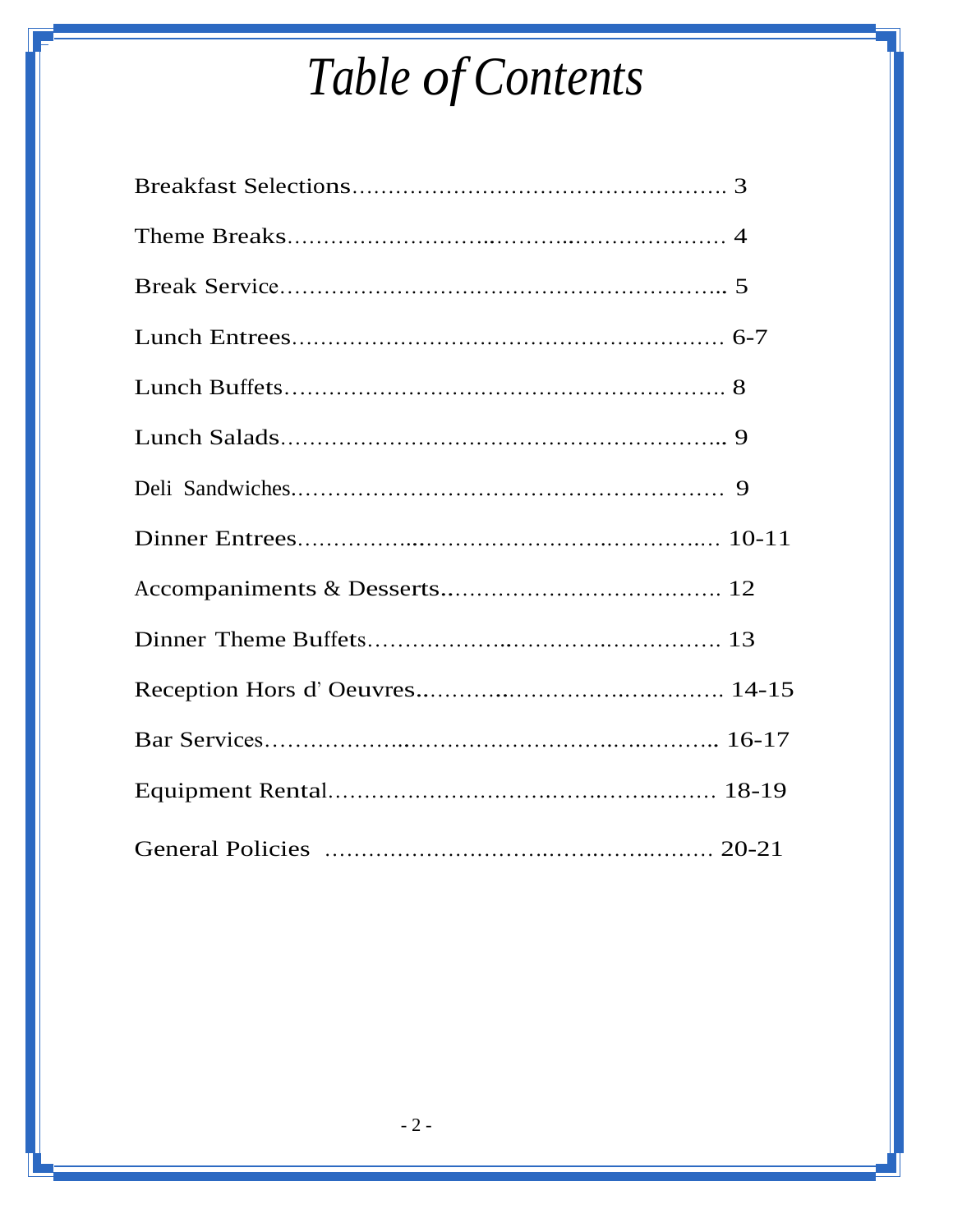# *Breakfast*

### *Rise & Shine*

Freshly Brewed Coffee, Your choice of: Assorted Danishes, Assorted Donuts, or Assorted Muffins. Refreshed up to 1½ hours. Add Sliced Fresh Fruit for an additional \$2.95 per person.

### *The Continental*

Orange & Apple Juices, Freshly Brewed Coffee, Assorted Danishes and Muffins. Refreshed up to 1½ hours. Add Sliced Fresh Fruit for an additional \$2.95 per person.

#### *Arkansas Country Plated Breakfast*

Orange Juice, Freshly Brewed Coffee, Scrambled Eggs, Bacon or Sausage, Golden Hash Browns, Hot Biscuits with Country Gravy, Butter & Preserves. Add Sliced Fresh Fruit for an additional \$2.95 per person.

#### *Riverfront Plated Breakfast*

Orange Juice, Freshly Brewed Coffee, Scrambled Eggs, Bacon or Sausage, Diced Potatoes, Muffins,Croissants, Butter & Preserves. Add Sliced Fresh Fruit for an additional \$2.95 per person.

### *HuntersvilleBreakfast Buffet Minimum of <sup>25</sup> people*

Orange & Apple Juices, Freshly Brewed Coffee & Tea, Seasonal Sliced Fresh Fruit, Scrambled Eggs, Sausage & Bacon, Golden Hash Browns, Hot Biscuits with Country Gravy, Butter & Preserves. Add Country Ham \$2.95 additional per person.

# *Action Stations*

*Waffle or Omelet Station Minimum of <sup>30</sup> people*  Designed to enhance any of the breakfasts with cooked to order Waffles and Omelets prepared by a Uniformed Chef.

Waffle Station: Includes flavored syrups & fruit toppings. Omelet Station: Includes an Assortment of fillings and Toppings *\*Action Stations will add an additional fee of \$35.00 per hour of service.*

> See Page 5 for Ala Cart Menu to Customize your Breakfast Prices do not include 20% service charge or applicable taxes.

**\$13.95 per person**

**\$8.95 per person**

**\$6.95 per person**

**\$14.95 per person**

**\$16.75 per person**

**\$6.00 per person**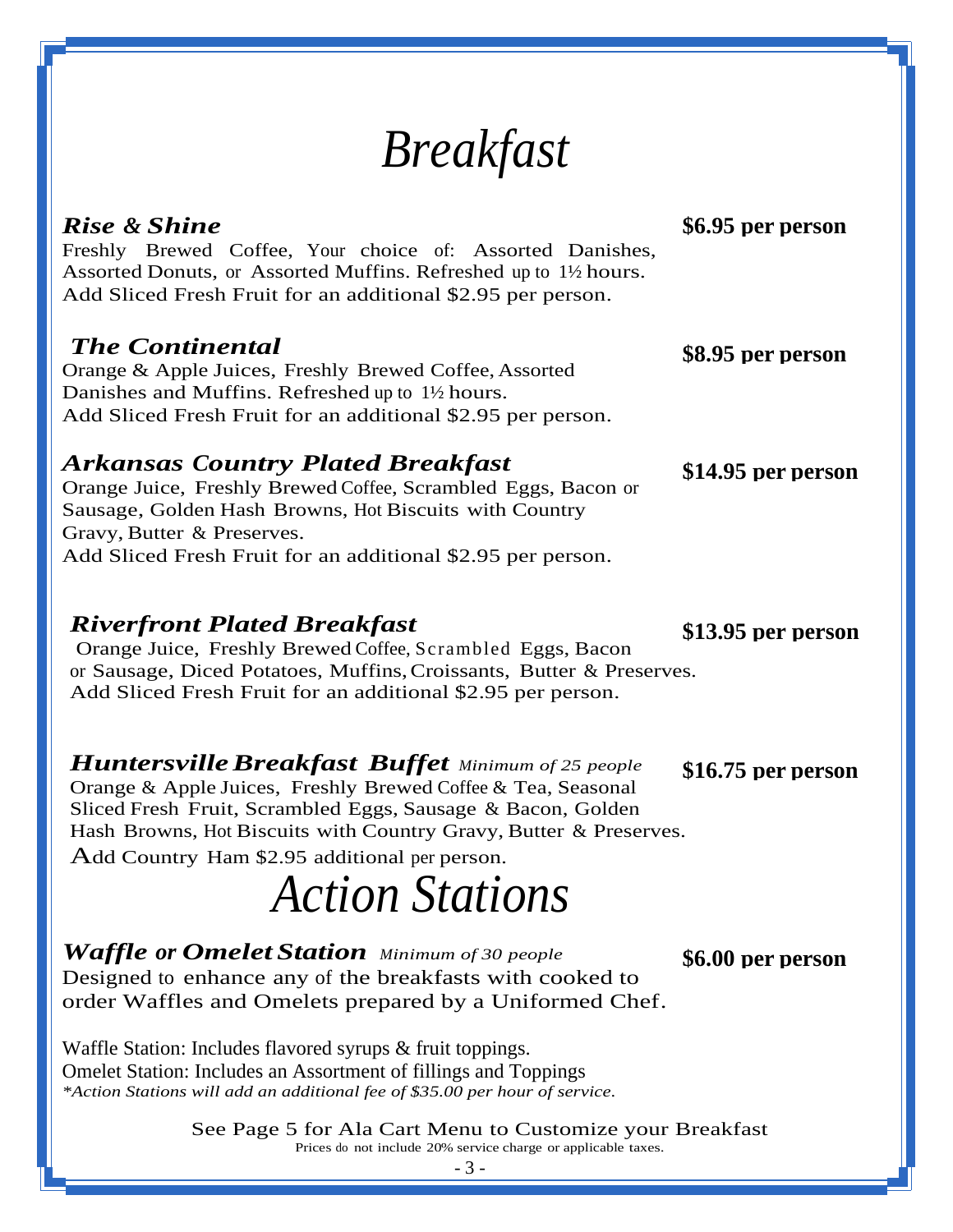

Groups under 20 add \$2 per person

#### *I Need This Break* **\$8.95 per person**

Assorted Candy Bars, Your Choice of Bag of Chips, Popcorn or Pretzels & Assorted Soft Drinks

#### *For Your Health Break* **\$8.95 per person**

Flavored Yogurt Cups, Granola Bars, WholeFruit, Juices & Bottled Water

#### *Ice Cream Sundae Break* **\$8.95 per person**

Vanilla Ice Cream, Strawberry, Pineapple, & Chocolate Sauce, Whipped Cream, Cherries & Nuts

*Sweet Treat Break* **\$9.95 per person** Assorted Freshly Baked Cookies & Brownies, Mini Desserts and Fruit Punch

#### *Health Nut Break* **\$9.95 per person**

Fresh Vegetable Tray with Ranch Dip, Cheese Tray with Crackers, Trail Mix and Bottled Water

#### *South Of The Border Break* **\$9.95 per person**

Tortilla Chips with Queso & Salsa, Southwest Chicken Eggrolls, Raw Vegetable Tray and Fruit Punch

#### *Homerun Break* **\$9.95 per person**

Popcorn or Chips, Soft Pretzels with Cheese or Hot Mustard Dipping Sauce, Mini Corndogs and Assorted Soft Drinks

\*See Page 5 for Ala Cart Menu to Customize your Theme Break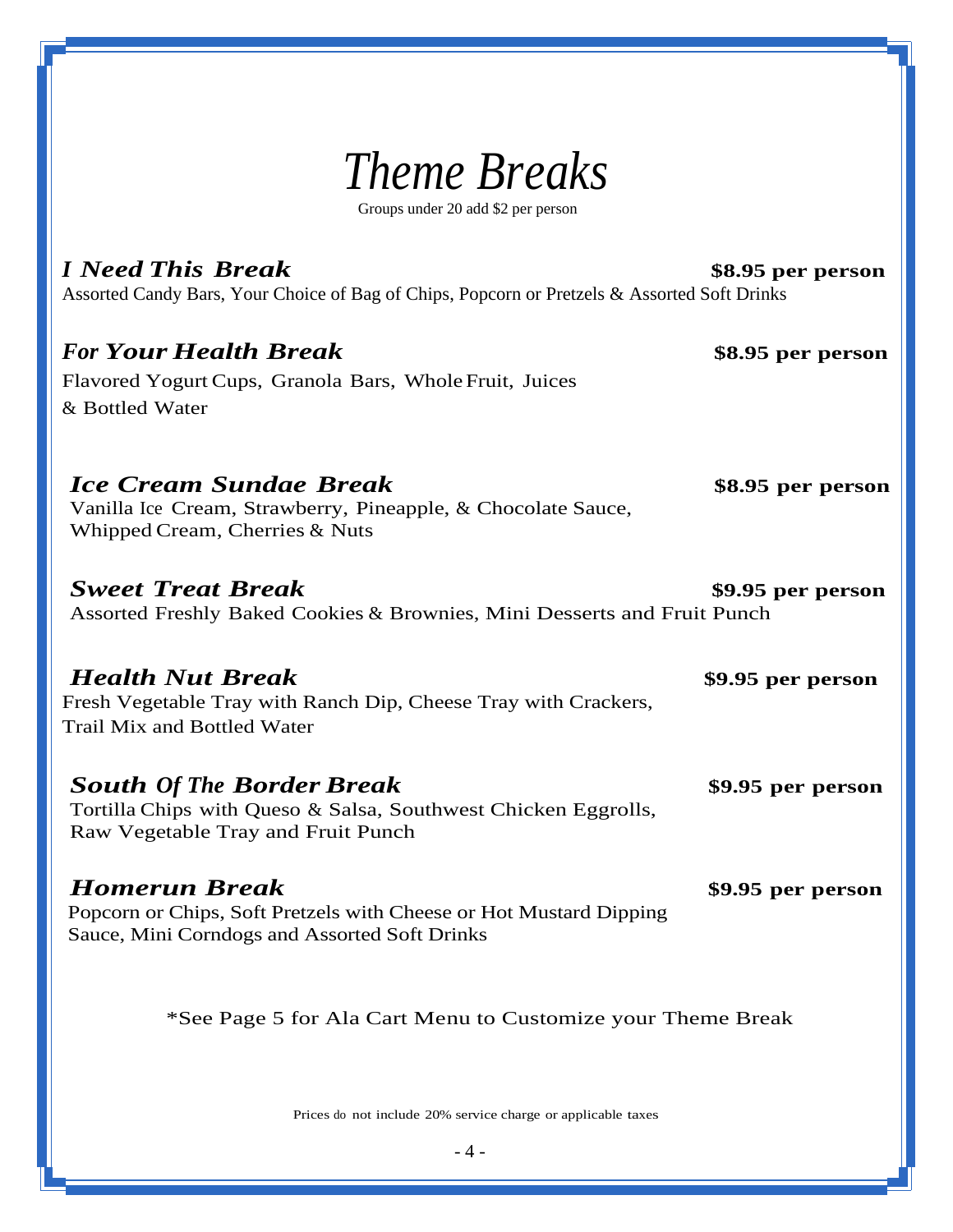# *Break Service*

#### *Beverages*

*Snacks*

Soft Drinks  $\frac{1}{2}$  Soft Drinks  $\frac{1}{2}$  Soft Drinks  $\frac{1}{2}$  Soft Drinks  $\frac{1}{2}$ Bottled Juice \$2.95 each Pitcher of Juice 64oz  $\$24.95$  each Bottled Water  $$2.25$  each Iced Tea  $$25.95$  per gallon Fruit Punch  $$24.95$  per gallon Lemonade  $\frac{1}{2}$   $\frac{1}{2}$   $\frac{1}{2}$   $\frac{1}{2}$   $\frac{1}{2}$   $\frac{1}{2}$   $\frac{1}{2}$   $\frac{1}{2}$   $\frac{1}{2}$   $\frac{1}{2}$   $\frac{1}{2}$   $\frac{1}{2}$   $\frac{1}{2}$   $\frac{1}{2}$   $\frac{1}{2}$   $\frac{1}{2}$   $\frac{1}{2}$   $\frac{1}{2}$   $\frac{1}{2}$   $\frac{1}{2}$   $\frac{1}{2}$   $\frac$ Coffee - We Proudly Brew  $\binom{2}{3}$  \$31.95 per gallon All Day Drink Package:  $$10.00$  per person

Individual Bags of Chips or Pretzels



Popcorn \$1.95 per person Candy Bars  $\frac{1}{2}$  S2.75 each Granola or Cereal Bars  $$2.25$  each Trail or Chex Mix (1oz Individual \$2.25 each Yogurt Cups  $$1.95$  each Breakfast Sandwiches (Sausage or Ham & Cheese Biscuit) \$3.25 each<br>Individual Bags of Chips or Pretzels \$2.25 each Onion Dip with Potato Chips  $$2.95$  per person Cheese Dip & Salsa with Tortilla Chips \$2.95 per person Assorted Fresh Vegetable Tray \$2.25 per person Sliced Fresh Fruit **Sliced Fresh Fruit** 82.95 per person Breakfast Burritos **\$3.25 each** Assorted Cheese Tray \$2.95 per person Mini Muffins  $\frac{1}{2}$  Mini Muffins Mixed Nuts \$29.95 per pound Party Mix  $$18.95$  per pound Nut Breads (8 slices per loaf)  $$21.95$  per loaf Warm Cinnamon Rolls **\$31.95** per dozen Donuts, glazed  $$24.95$  per dozen Donuts, assorted  $$29.95$  per dozen Fresh Baked Cookies \$23.95 per dozen Brownies  $$26.95$  per dozen Danish, assorted  $$24.95$  per dozen Muffins, assorted  $$23.95$  per dozen Bagels, assorted, with Cream Cheese \$24.95 per dozen Warm Pretzels with Cheese or Hot Mustard Sauce \$27.95 per dozen Mini Croissants  $$19.95$  per dozen Pastries, assorted  $$28.95$  per dozen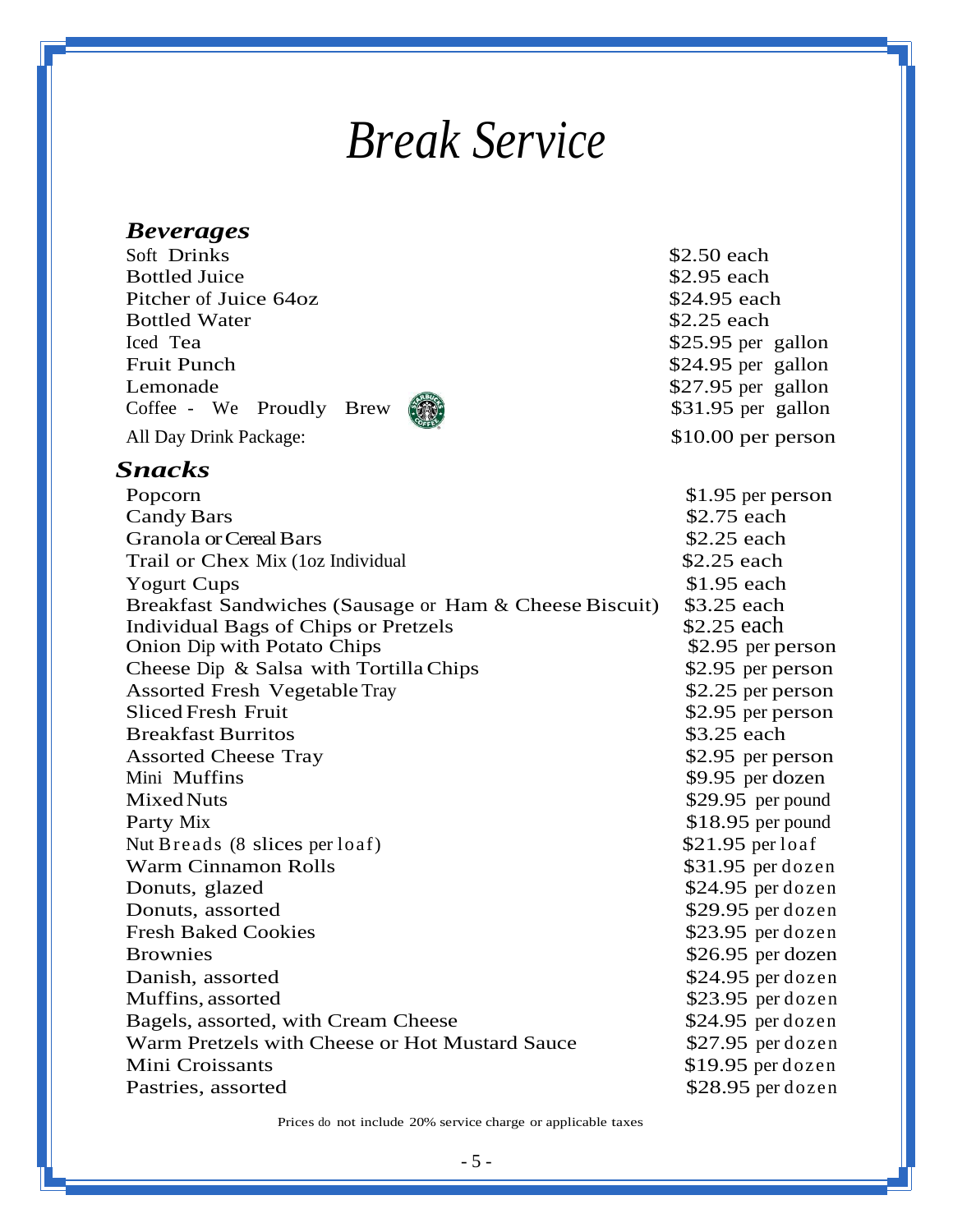# *Lunch Plated Entrees*

*All Served with Iced tea, Coffee, Hot Rolls & Butter, Salad, Two Sides & Dessert*

*Chicken Teriyaki* **\$16.95 per person** Grilled Marinated Skinless Breast of Chicken, topped with Pineapples and Teriyaki Sauce

### *Grilled Breast of Chicken Rosemary* **\$16.95 per person**

Grilled breast of chicken seasoned with Rosemary

*Chicken Riverfront* **\$16.95 per person** Sautéed, Boneless Chicken Breast Served with an Artichoke Heart Sauce

*Lemon Pepper Chicken* **\$16.95 per person** Grilled Chicken Breast of Chicken Seasoned with Lemon Butter Sauce

*Chicken Fettuccini \$***16.95 per person** Sautéed Chicken Breast Tossed with Fettuccini Noodlesin an Alfredo Sauce

*Chicken Parmesan \$***17.95 per person** Parmesan Encrusted Chicken Topped with Marinara Sauce

*Arkansas Fried Chicken* **\$16.95 per person** Two Pieces of Hand-Breaded Chicken

*Chicken Fried Chicken* **\$16.95 per person** Hand-Breaded All White Meat Chicken Breast Served With or Without Gravy

*Chicken Cordon Bleu* **\$18.95 per person** Breast of Chicken Stuffed with Ham & Swiss, Breaded & Baked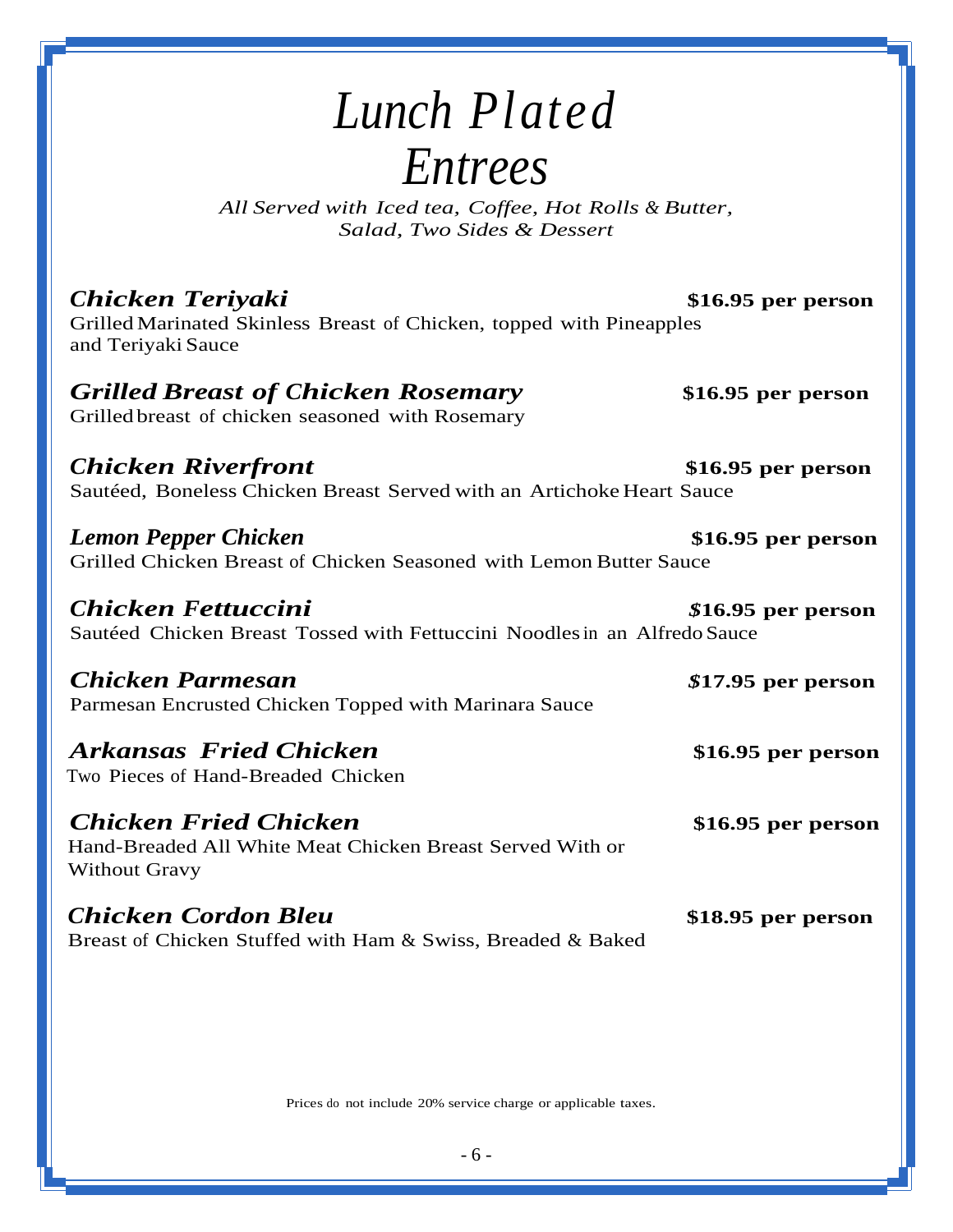# *Lunch Plated Entrees, continued*

| <b>Roasted Pork Loin</b><br>Roasted Pork Loin topped with Creamy White Wine Sauce or<br><b>Hunter Mushroom Sauce</b>   | $$17.95$ per person |
|------------------------------------------------------------------------------------------------------------------------|---------------------|
| <b>Arkansas Fried Catfish (2 Filets)</b><br>Served with Hushpuppies, French Fries, & Coleslaw                          | \$19.95 per person  |
| Tilapia Picatta<br>Seared Tilapia Filet topped with a Traditional White Wine, Lemon and Caper Sauce                    | $$17.95$ per person |
| <b>Chicken Fried Steak</b><br>Served with Whipped Potatoes with Cream Gravy & Country Style Green Beans                | \$14.95 per person  |
| <b>Beef Tips Riverfront</b><br>Braised Medallions of Beef with Onions & Mushrooms in a Demi-Glace,<br><b>Over Rice</b> | $$16.95$ per person |
| <b>London Broil</b><br>Sliced Marinated Flank Steak Broiled & Topped with an Herb Sauce                                | $$19.95$ per person |
| <b>Sliced Roasted Sirloin with Hunter Sauce</b>                                                                        | $$21.95$ per person |
| <b>Petite Filet Mignon 60z</b>                                                                                         | \$25.95 per person  |
| <b>Children's Plated Lunch</b> 2-11 years of age<br>2 Chicken Tenders, Macaroni and Cheese & Green Beans               | $$13.95$ per person |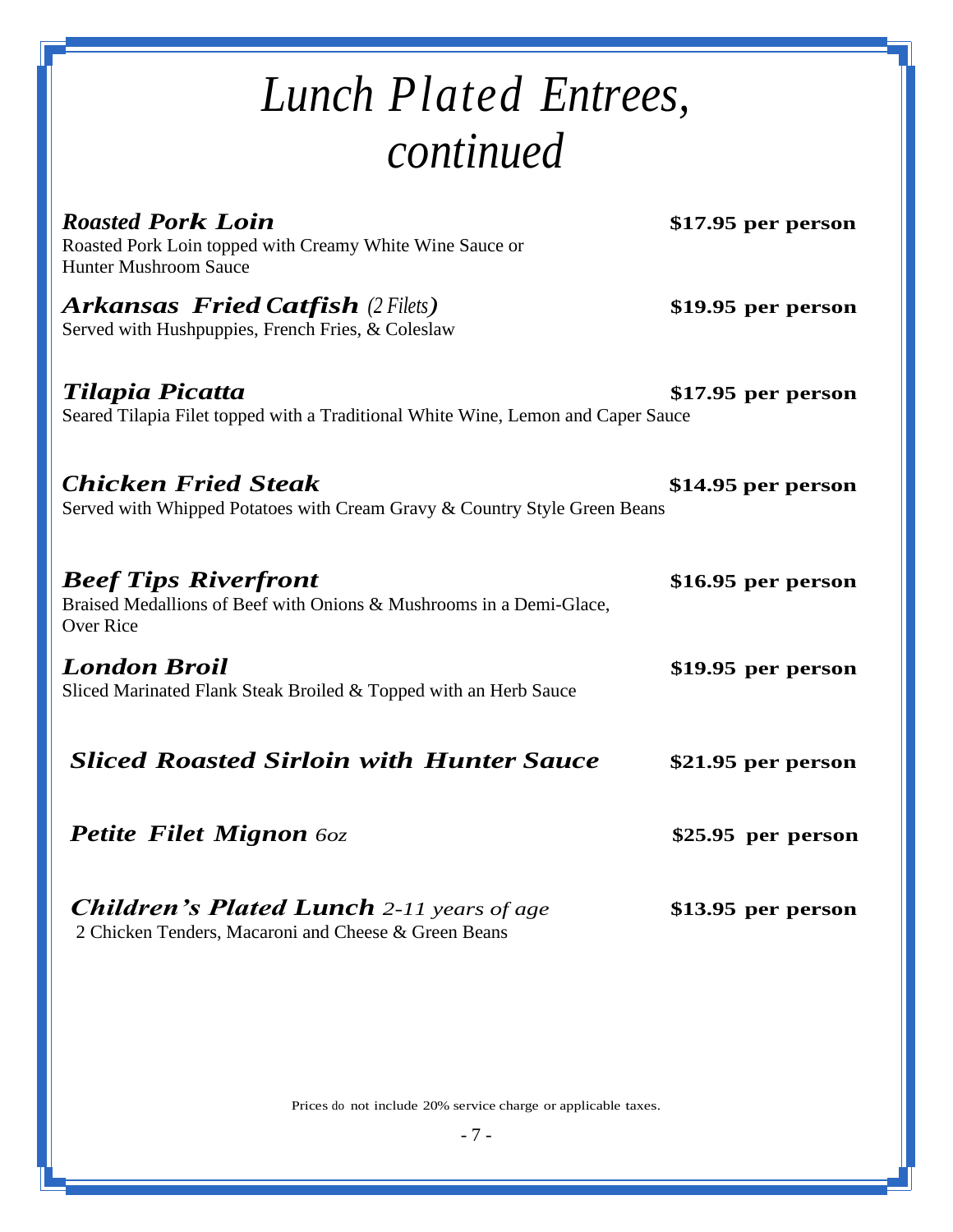# *Lunch Buffets*

*{Groups of 30 or less will have an additional \$2.00 per person and \$25.00 setup fee}*

### *Soup And Salad Bar* **\$15.95 per person**

Four Assorted Salads – Choose from: Tossed Fresh Green Salad, Pasta Salad, Potato Salad, Fruit Salad, Cucumber Salad; 1 Meat Salad - Choose From: Crab, Tuna, or Chicken; Chef's Choice 2 Soups, Crackers Assorted Desserts, Iced Tea & Coffee. Add Baked Potato Bar. Shredded Cheese, Fresh Bacon Bits, Sour Cream, Whipped Butter & Chives For Additional \$4.00 per person.

## *DeliBuffet* **\$18.95 per person**

Pasta Salad & Potato Salad, Sliced Roast Beef, Turkey Breast & Ham, Sliced Cheeses, Hoagie Buns & condiments, Sliced Fresh Fruit Tray, Relish Tray, Potato Chips, Assorted Cookie and Brownie Tray, Iced Tea & Coffee. Add Soup for \$2.95 per person

## *BBQ Buffet* **\$20.95 per person**

Cole Slaw & Potato Salad, Two Entrees – Choose from: Pulled Pork, BBQ Brisket or BBQ Chicken. Served with Baked Beans, Warm Buns, BBQ Sauce, Assorted Fresh Baked Cookies and Brownies or Fruit Cobbler, Hot Rolls & Butter, Iced Tea & Coffee

## *Create Your OwnBuffet* **\$21.95 per person**

Four Assorted Salads – Choose from: Tossed Fresh Green Salad, Pasta Salad, Potato Salad, Fruit Salad, Cucumber Salad; Two Entrees – Choose from: Baked or Fried Chicken, Chicken Fried Chicken, Lasagna, Fried or Baked Country Pork Chops, Herb Roasted Chicken, Chicken Breast Riverfront, Baked Ham, Sliced Roast Beef, London Broil, Arkansas Meatloaf or Chopped Sirloin; Three Vegetables – Chef's Choice, Assorted Desserts, Hot Rolls & Butter, Iced Tea & Coffee

### *Mexican Buffet* **\$19.95 per person**

Chips & Salsa, Queso, Guacamole, Seasoned Ground Beef, Tacos Served With: Shredded Cheese, Lettuce, Sour Cream, & Diced Tomatoes, Fajitas; Chicken or Beef, Spanish Rice, Refried Beans, Jalapeno Corn, Assorted Desserts, Iced Tea & Coffee

### *Backyard Cookout Buffet* **\$19.95 per person**

Hamburger Patties, Hot Dogs, Warm Buns, Baked Beans, Potato Salad, Potato Chips, Assorted Fresh Baked Cookies and Brownies or Fruit Cobbler, Iced Tea & Coffee

## *Italian Buffet* **\$19.95 per person**

Garden Green Salad with Tomatoes & Cucumbers, served with Vinaigrette Dressing; Two Entrees-Chose From: Lasagna (Beef, Chicken, or Vegetarian), Fettuccini Alfredo with Grilled Chicken or Chicken Parmesan, Garlic Mashed Potatoes or Roasted Baby Red Potatoes, Baby Carrots, Broccoli Florets, Garlic Bread, Assorted Desserts, Iced Tea & Coffee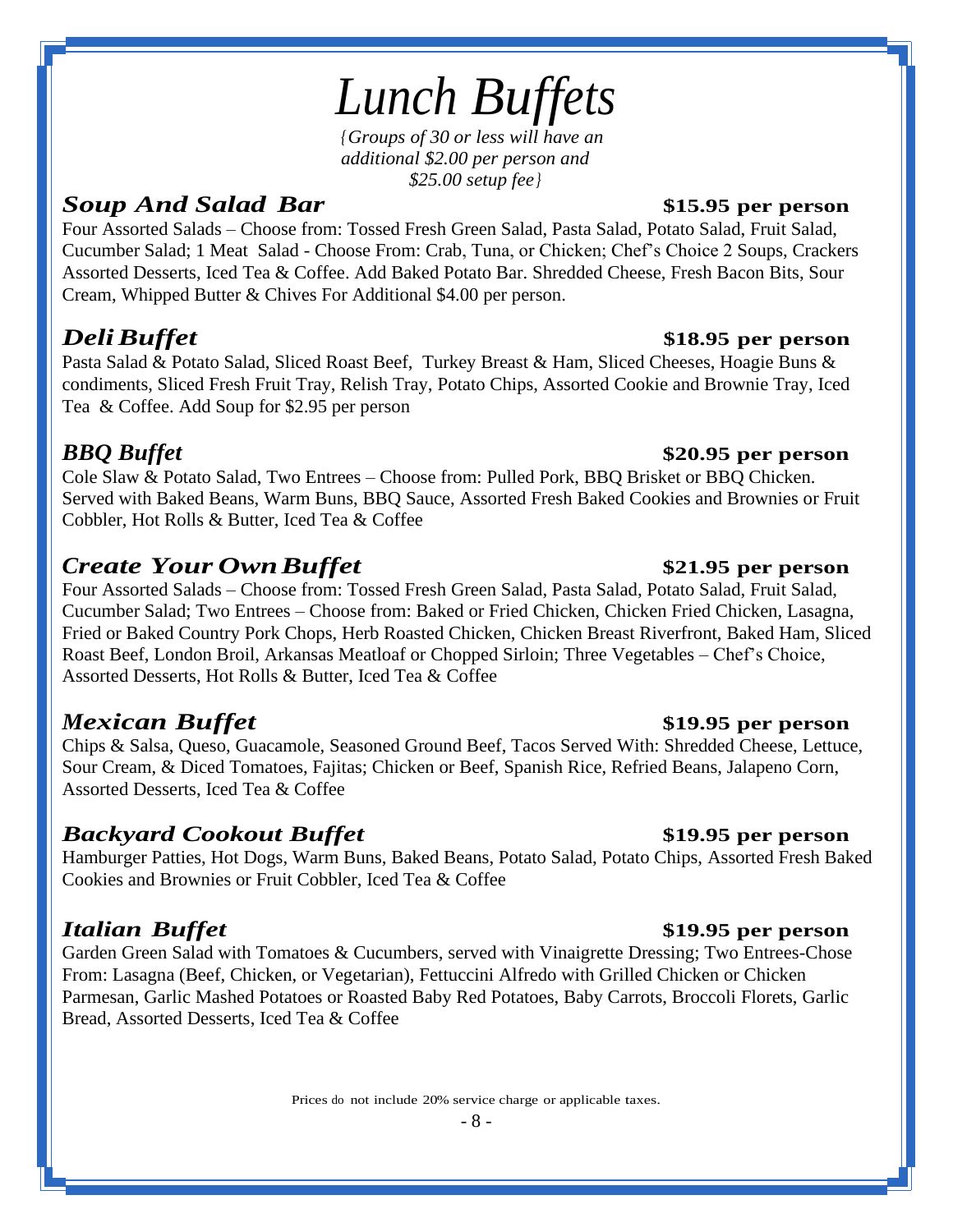# *Lunch Salads*

*All Served Chefs Choice Dessert, Tea and Coffee*

## *Grilled Chicken Caesar Salad* **\$13.95 per person**

Served with garlic bread sticks

### *Classic Chef Salad* **\$13.95 per person**

Diced Ham & Turkey, Tomato & Egg Wedges, Shredded cheddar & Swiss cheeses on Romaine and iceberg lettuce. Served with Crackers

### *Taco Salad (maximum 50 people)* **\$13.95 per person**

Garden Fresh Salad Served in a Tortilla Shell with Spiced Taco Beef, Onion, Tomato, Cheese, Sour Cream & Guacamole, Tortilla Chips & Picante Sauce.

*Add Soup or Cheese Dip with Tortilla Chips \$3.95 Per Person*

# *Box Lunches*

*Box Lunches Are Served With WholeFruit, Potato Chips & A Fresh Baked Cookie, Bottled Water And Soft Drinks Groups Of 30 Or Less Select 2, Groups Over 30 Select 3. Groups Over 50 Will Have A \$1.50 Per Person Upcharge*

### *Roast Beef Hoagie* **\$14.95 per person** A Deli Deluxe with Shaved Roast Beef, Cheddar Cheese, Lettuce, Tomato, Condiments *Turkey Croissant Sandwich* **\$14.95 per person** Turkey & Swiss Cheese, Lettuce, Tomato, Condiments *Ham Deluxe Hoagie* **\$14.95 per person** Honey Ham & Cheddar Cheese, Lettuce, Tomato, Condiments *Chicken or Tuna Salad Croissant* **\$14.95 per person** Served With Lettuce & Tomato, Condiments *Turkey Club* **\$15.95 per person** Shaved Turkey Breast, Bacon, Cheddar Cheese Served With Lettuce & Tomato, Condiments. Served On White Or Wheat Bread. *All Box Lunches Can Be Served Plated: Fruit & Cookie Will Be Substituted With Pasta Salad And Chefs Choice Of Dessert And Will Be Served With Iced Tea And Water. \$1.00 per person upcharge*

\*Make Any Sandwich Above A Wrap For An Additional \$.75 Per Person Prices do not include 20% service charge or applicable taxes.

- 9 -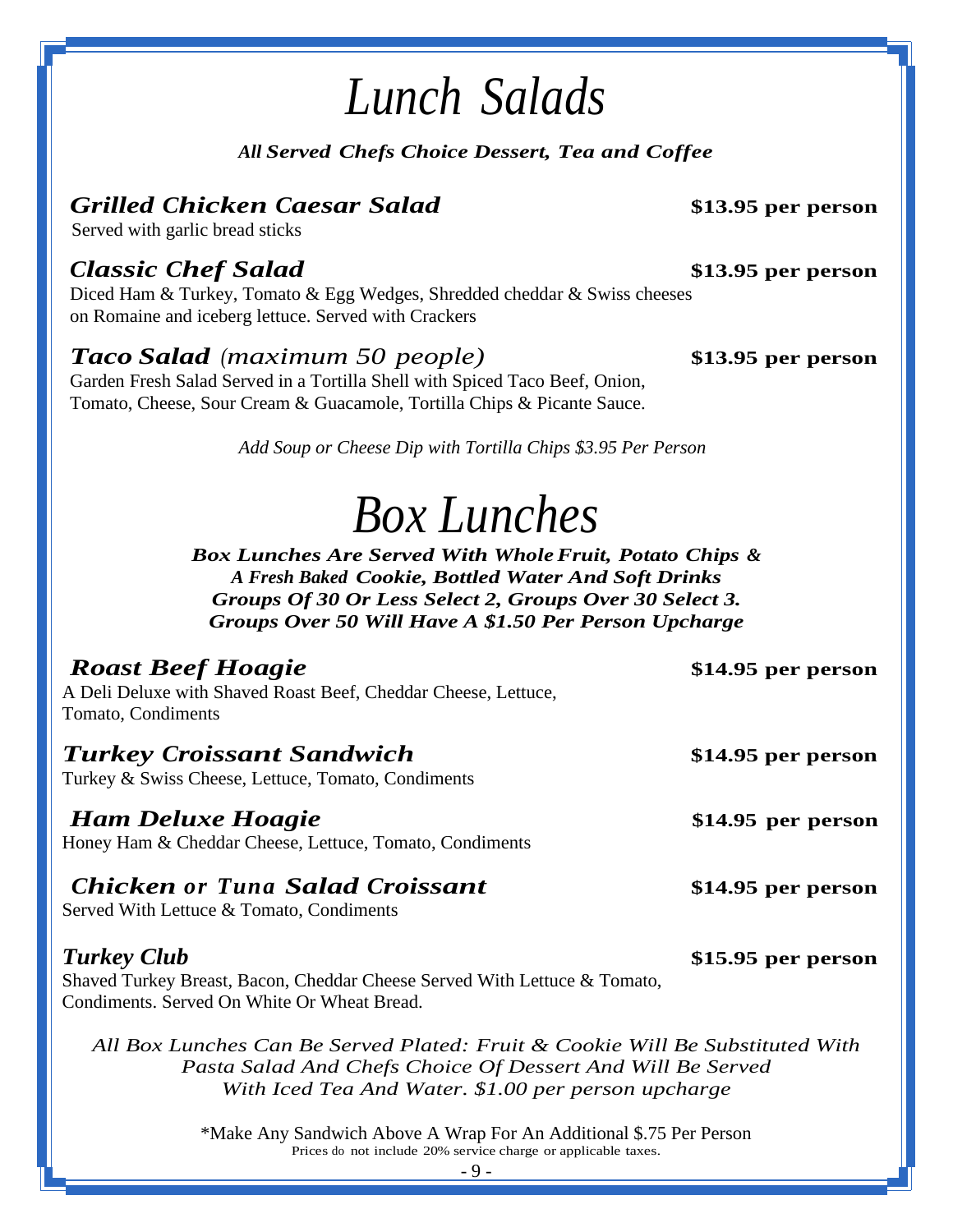# *Dinner Plated Entrees*

*All Served with Iced tea, Coffee, Hot Rolls & Butter, Salad, Two Sides & Dessert*

| <b>Chicken Marsala</b><br>Tender Breaded Chicken Breast with a Light Red Wine Mushroom Sauce                              | $$22.95$ per person |
|---------------------------------------------------------------------------------------------------------------------------|---------------------|
| <b>Chicken Breast Riverfront</b><br>Oven Roasted Boneless Chicken Breast finished with a light Artichoke<br>Cream Sauce   | $$22.95$ per person |
| Chicken Parmesan<br>Parmesan Encrusted Chicken Topped with Marinara Sauce                                                 | $$22.95$ per person |
| <b>Lemon Caper Chicken</b><br>Grilled Breast of Chicken Topped with a Lemon Caper Butter Sauce                            | $$22.95$ per person |
| <b>Chicken Florentine</b><br>Chicken Breast Stuffed with Spinach, Mushrooms, & Cheese,<br>topped with a Light Cream Sauce | \$24.95 per person  |
| <b>Chicken Cordon Bleu</b><br>Tender Chicken Breast stuffed with Ham & Cheese                                             | \$24.95 per person  |
| <b>Pecan encrusted Salmon</b>                                                                                             | \$27.95 per person  |
| Tilapia Picatta<br>Seared Tilapia Filet Toped with a Traditional White Wine,<br>Lemon and caper Sauce                     | $$23.95$ per person |
| <b>Roasted Pork Loin</b><br>Roasted Pork Loin topped with Creamy White Wine or Hunter Mushroom<br>Sauce                   | \$23.95 per person  |
| <b>Bacon Wrapped Pork Loin</b>                                                                                            | \$24.95 per person  |
| Prices Do Not Include 20% Service Charge Or Applicable Taxes.                                                             |                     |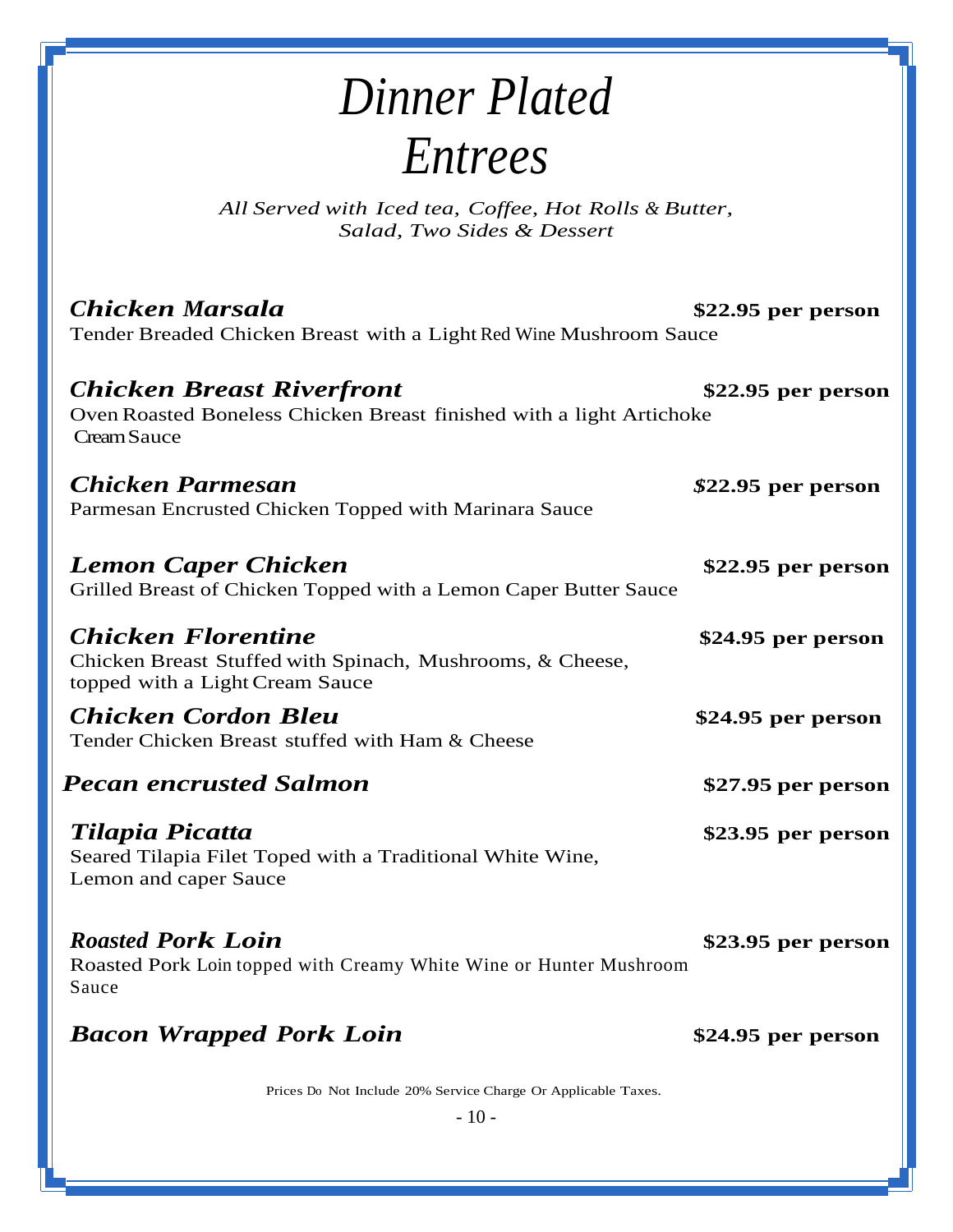# *Dinner Plated Entrees, continued*

| <b>Medallions of Beef &amp; Grilled Chicken Riverfront</b>                                                | $$30.95$ per person |
|-----------------------------------------------------------------------------------------------------------|---------------------|
| <b>Surf &amp; Turf</b><br>60z Filet & Three Jumbo sautéed prawns                                          | \$38.95 per person  |
| <b>London Broil</b><br>Sliced Marinated Flank Steak Broiled & Topped with a Herb Sauce                    | $$23.95$ per person |
| <b>Roasted Sirloin of Beef</b>                                                                            | $$26.95$ per person |
| <b>Roast Prime Rib</b> 12oz                                                                               | \$34.95 per person  |
| <b>Rib Eye with Sautéed Mushrooms</b> 14oz                                                                | \$34.95 per person  |
| <b>Charbroiled New York Strip 12oz</b>                                                                    | \$34.95 per person  |
| <b>Filet Mignon with Garlic Butter Sauce 80z</b>                                                          | \$36.95 per person  |
| <b>Children's Plated Dinner</b> 2-11 years of age<br>3 Chicken Tenders, Macaroni and Cheese & Green Beans | $$15.95$ per person |

**\*Please ask your Catering Manager for suggestions on Additional upgraded dinner selections.**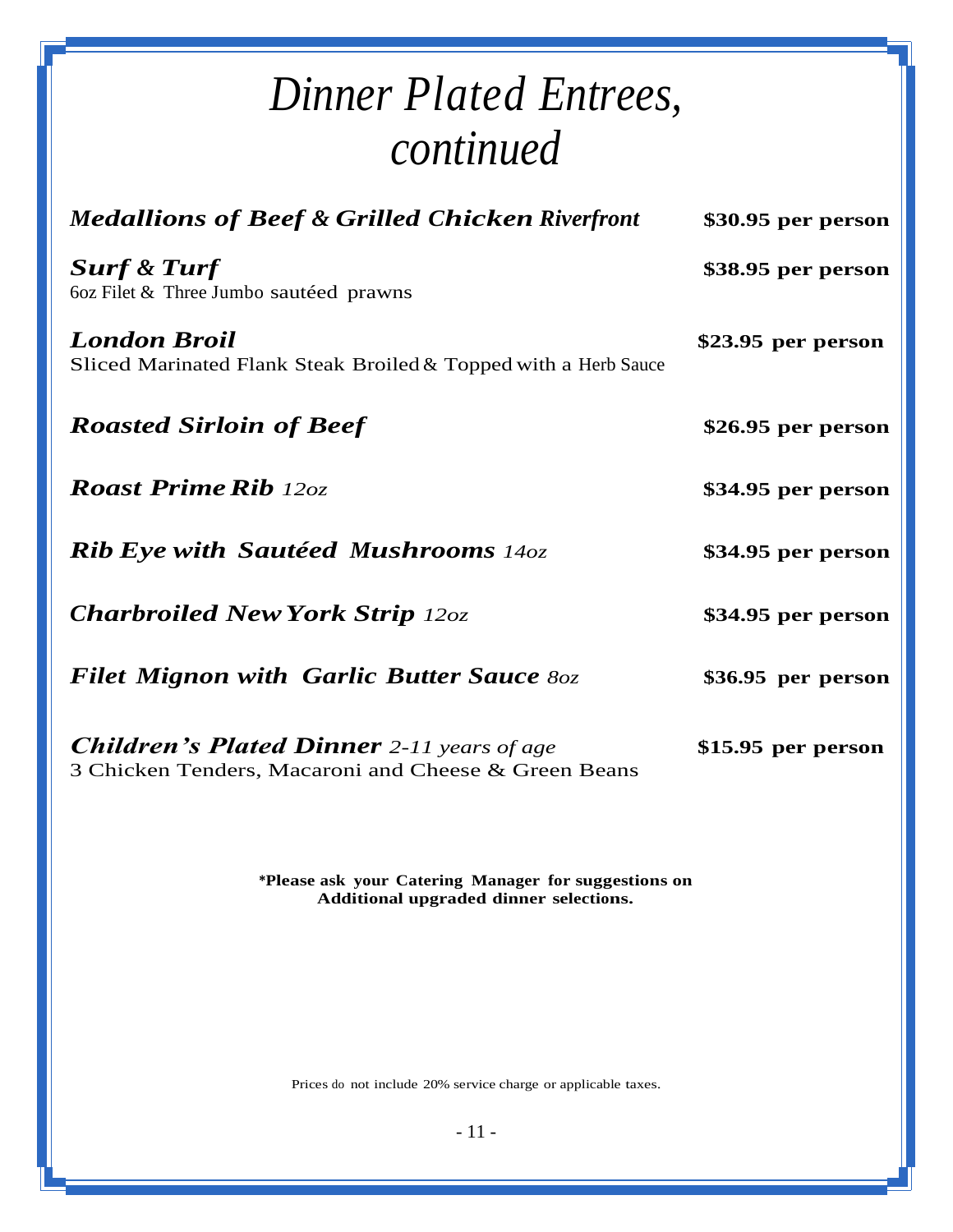# *Accompaniments & Desserts Salad Selections*

### *Fresh Green Garden Salad*

Mixed Greens, Tomato & Cucumber Served With Your Choice Of Two Dressings

#### *Spinach Salad*

Fresh Spinach, Mushrooms, Fresh Chopped Bacon, Chopped Eggs, Shredded Parmesan Cheese & Raspberry Vinaigrette or Ranch Dressing

#### *Caesar Salad*

Crisp Romaine Lettuce With Parmesan Cheese, Croutons & Served With Caesar Dressing

#### *Cole Slaw*

## *Sides Selections*

Fresh Vegetable Medley Glazed Baby Carrots Wild Rice Broccoli Florets Green Bean Almandine Cheese Gritts Corn O'Brien Tuscan Blend Garlic Mashed Potatoes Roasted Asparagus Spears Broccoli & Carrot Medley Rice Pilaf Bacon Wrapped Asparagus Black Eyed Peas Scalloped Potatoes Whole Kernel Corn **Roasted Red Potatoes** Baked Potato(Dinner Only)

Green Beans Bacon Wrapped Green Beans Loaded Mashed Potatoes

## *Dessert Selections*

*Please choose one of the following:*

Pecan Pie Red Velvet Cake Double Layer Chocolate Cake

Carrot Cake Apple Pie Chocolate Cream Pie

New York Cheesecake W/Strawberries

*Upgrade your dessert for an additional \$2.00 per person.*

WhiteChocolate Raspberry Cheesecake Chocolate Godiva Cake Turtle Cheesecake

Prices do not include 20% service charge or applicable taxes.

- 12 -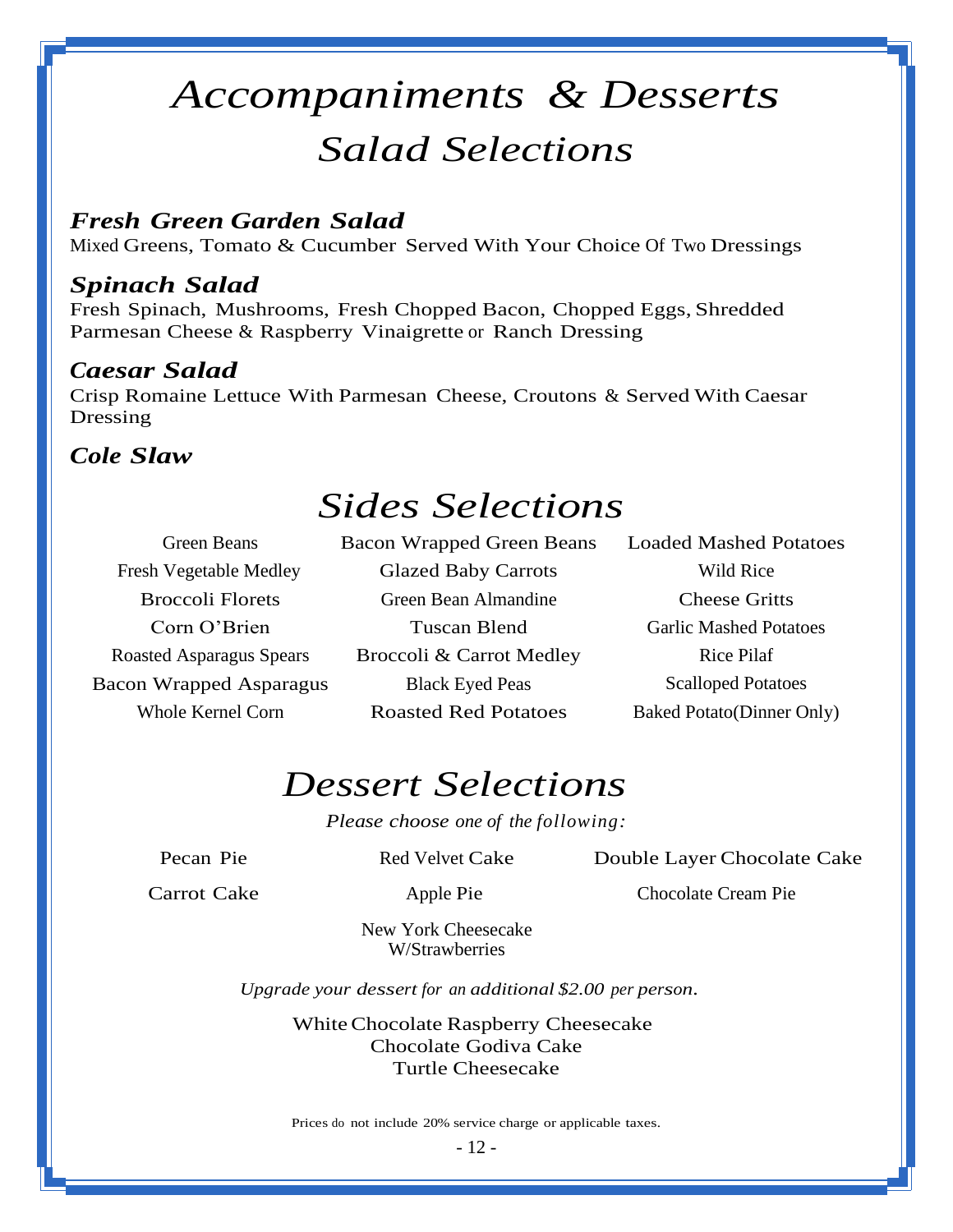# *Dinner Theme Buffets*

*{Groups of 30 or less will have an additional \$2.00 per person and \$25.00 setup fee}*

### *Mexican Fiesta* **\$27.95 per person**

Tortilla Chips with Queso, Guacamole, & Picante Sauce, Shredded Lettuce and South Cream, Cheese Enchiladas, Beef Tacos, Refried Beans, Mexican Rice, Jalapeno Corn, Assorted Desserts, Iced Tea & Coffee

#### *Italian Buffet* **\$27.95 per person**

Garden Green Salad with Tomatoes & Cucumbers, served with Vinaigrette Dressing, Choice of two Entrées – Lasagna (Beef, Chicken, or Vegetarian), Fettuccini Alfredo with Grilled Chicken, Cheese Ravioli, or Chicken Parmesan. Garlic Mashed Potatoes or Herb Roasted Baby Red Potatoes, Broccoli Spears, and Baby Carrots, Garlic Bread Sticks, Assorted Desserts, Iced Tea & Coffee

#### *BBQ Buffet* **\$28.95 per person**

Coleslaw, Potato Salad, Garden Green Salad; Choice of Two Entrees – BBQ Ribs, Barbecued Chicken or Smoked Brisket, Baked Beans, Corn O'Brien, BBQ Sauce, Hot Rolls & Butter, Assorted Desserts, Iced Tea & Coffee

#### *Create Your Own Buffet* **\$29.95 per person**

Four Assorted Salads – Choose from: Garden Tossed Green Salad, Tomato & Cucumber Salad, Pasta Salad, Waldorf Salad, Three-Bean Salad, Corn Salad; Two Entrees - Choose from: Sliced Roasted Sirloin, London Broil, Chicken Fried Steak, Arkansas Fried Chicken, Chicken Fried Chicken, Charbroiled Pork Chops, Arkansas Fried Catfish, Pineapple Glazed Ham, Baked Tilapia with Lemon Pepper Sauce & Herb Roasted Chicken; Three Vegetables –Chef's Choice. Hot Rolls & Butter, Assorted Desserts, Iced Tea & **Coffee** 

- 13 -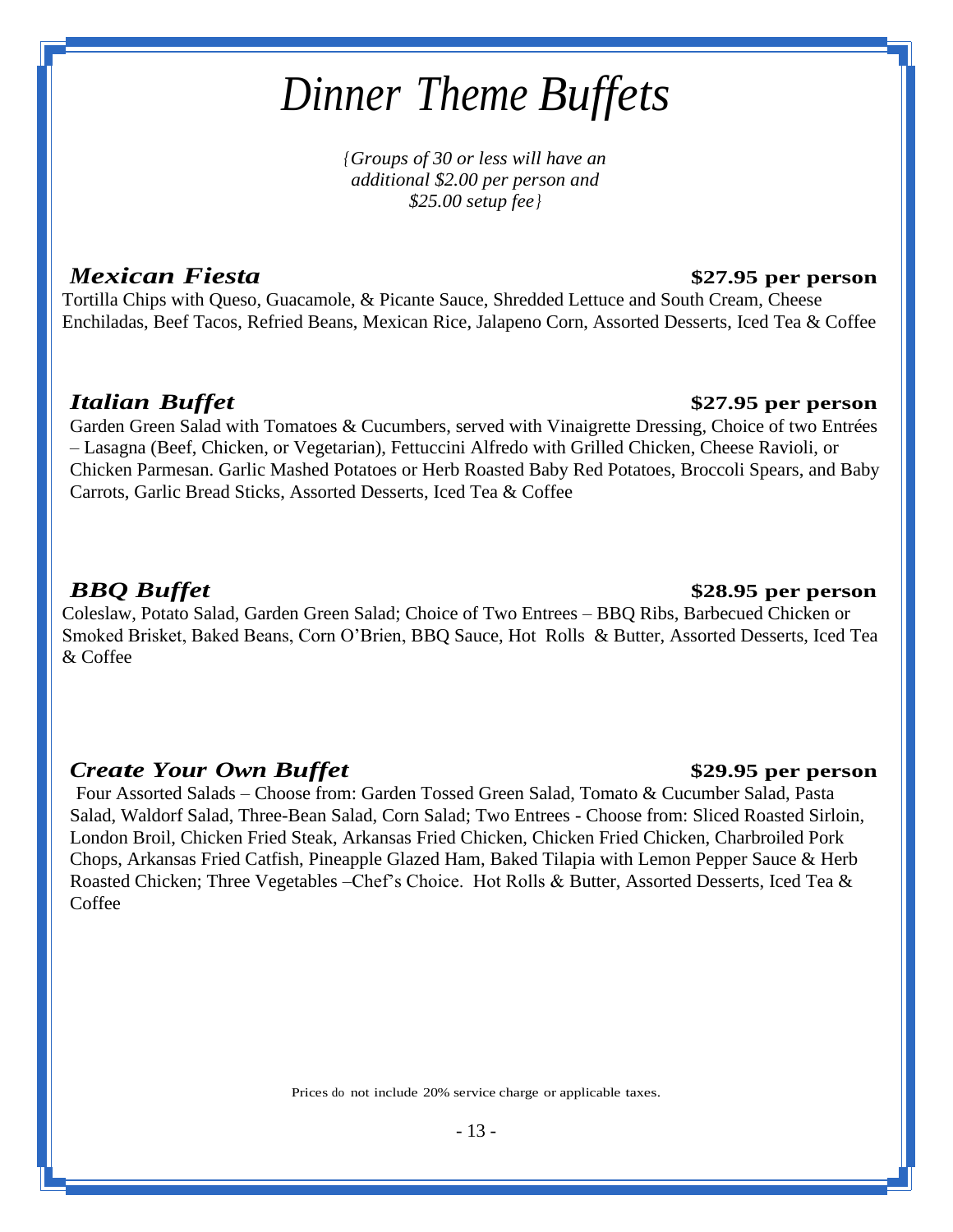# *Reception Hors d' Oeuvres*

### *Hot Hors d' Oeuvres {in trays of 50pieces}*

| Mini Franks Wrapped in Puff Pastry                             | \$69.95  |
|----------------------------------------------------------------|----------|
| Mini Crab Cakes with Creole Remoulade                          | \$109.95 |
| Buffalo Style Chicken Wings with Bleu Cheese and Celery Sticks | \$89.95  |
| Chicken Tenders served with Honey Mustard or BBQ               | \$89.95  |
| Meatballs, BBQ or Swedish                                      | \$89.95  |
| <b>Fried Cheese Sticks with Marinara</b>                       | \$84.95  |
| Southwest Chicken Spring rolls                                 | \$89.95  |
| <b>Stuffed Peppers with Cheese</b>                             | \$84.95  |
| <b>Stuffed Mushroom Caps</b>                                   | \$84.95  |
| Spinach Dip served with Pita Chips                             | \$84.95  |
| <b>Stuffed Potato Skins</b>                                    | \$89.95  |
| Mini Quiches                                                   | \$89.95  |
| Grilled Chicken Teriyaki Strips                                | \$99.95  |
| <b>Bacon Wrapped Shrimp</b>                                    | \$137.95 |
| <b>Pulled Pork Sliders</b>                                     | \$109.95 |
| Cheese Dip, Salsa with Tortilla Chips                          | \$84.95  |
|                                                                |          |

#### *Carving Stations*

| \$245.00 |
|----------|
| \$295.00 |
| \$249.00 |
| \$249.00 |
| \$295.00 |
| \$450.00 |
| \$35.00  |
|          |

May We Suggest… 6 Hors d'oeuvres per guest for an hour reception 4 Hors d'oeuvres per guest when paired with a fruit or cheese station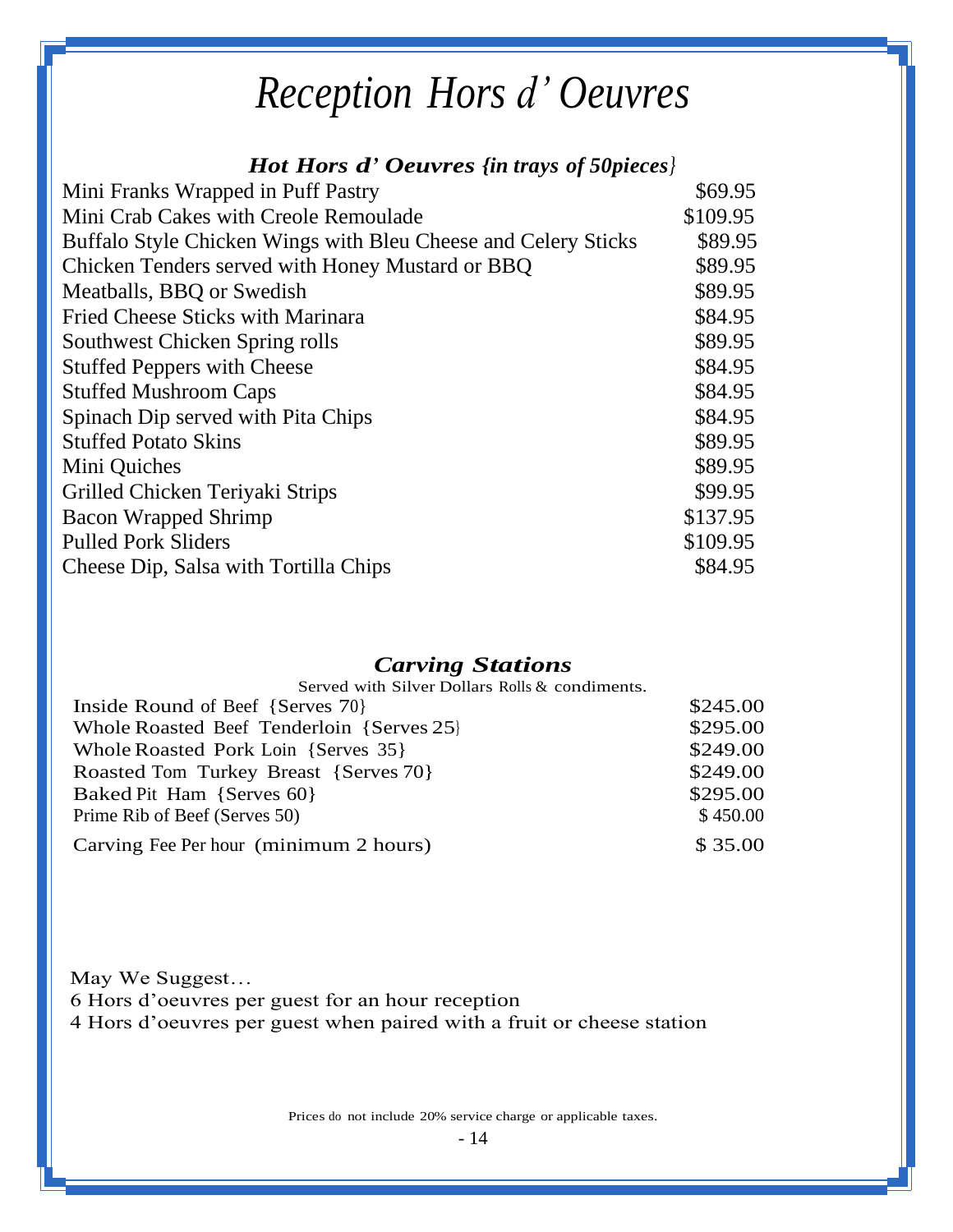# *Reception Hors d' Oeuvres, Continued*

### *Cold Hors d' Oeuvres {in trays of 50}*

| Mini Desserts                                           | \$49.95  |
|---------------------------------------------------------|----------|
| Deviled Eggs                                            | \$84.95  |
| <b>Cheese Ball served with Assorted Crackers</b>        | \$79.95  |
| Spinach Dip Served in a Bread Bowl with Pita Chips      | \$79.95  |
| Assorted Fresh Vegetable Tray Served with ranch Dip     | \$89.95  |
| Pinwheels                                               | \$84.95  |
| International Cheese Tray Served with Assorted Crackers | \$199.95 |
| Mini Sandwiches                                         | \$89.95  |
| Chocolate Dipped Strawberries (Tray of 12, Seasonal)    | \$25.95  |
| Sliced Fresh Fruit Tray                                 | \$99.95  |
| Icy Jumbo Shrimp with Cocktail or Romoulade Sauce       | \$150.00 |
| Smoked Salmon with Herb Cheese and Capers               | \$195.00 |

#### *Half orders are available upon request*

## *Benihana Sushi Platters*

| Sushi: 16" Party Platter              | \$41.00 |
|---------------------------------------|---------|
| Sushi: 18" Party Platter              | \$50.00 |
| Sushi: 18' Sushi/Nigiri Party Platter | \$62.00 |

#### *Custom Ice Carvings*

Add a special touch to your event with a custom ice carving. Ask your catering manager for details.

May We Suggest… 6 Hors d'oeuvres per guest for an hour reception 4 Hors d'oeuvres per guest when paired with a fruit or cheese station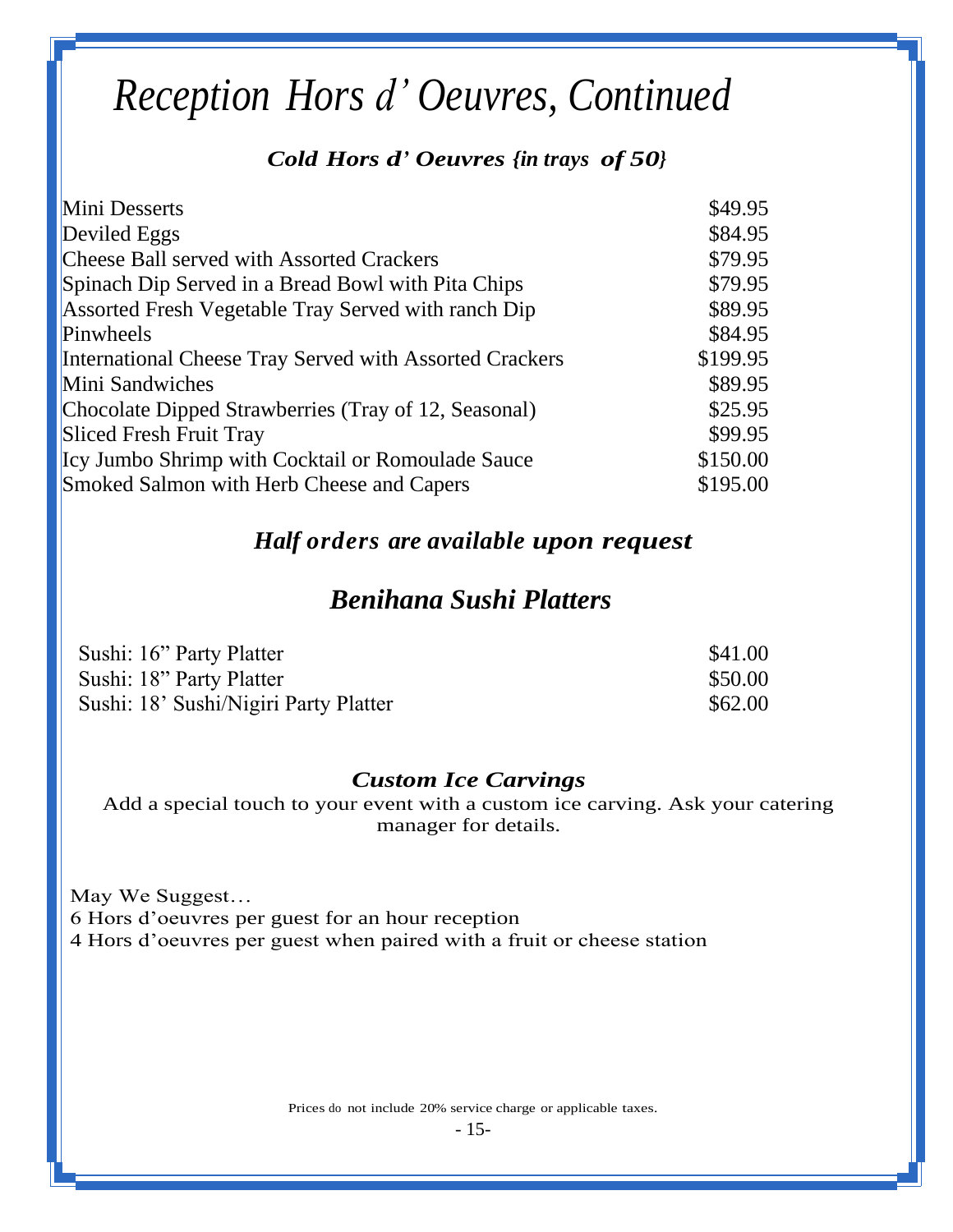# *Bar Services*

### *Host Bar*

*A Fully Stocked Bar Hosted by Your Party & Served By Our Bartenders*

*OR*

## *Cash Bar*

*Guest Will Purchase Beveragesfrom the BartenderIndividually*

|                      | <b>Host Price</b> | <b>Cash Price</b> |
|----------------------|-------------------|-------------------|
| <b>Soft Drinks</b>   | \$2.50            | \$2.50            |
| Domestic Beer        | \$4.50            | \$5.00            |
| <b>Imported Beer</b> | \$5.50            | \$6.00            |
| Red/White/Rose Wine  | \$6.50            | \$7.00            |
| Premium Brands       | \$8.50            | \$9.00            |
| <b>Super Premium</b> | \$9.50            | \$10.00           |
|                      |                   |                   |

*You may customize the bar selection to fit your budget and needs.*

#### Premium Brands

Absolute or Stolichnaya Vodka, Bacardi Rum, Tanqueray Gin, Jose Cuevo Tequlia, Dewar's or Johnny Walker Red Scotch and Jim Bean or Seagram Seven Whiskey

#### Super Premium Brands

Grey Goose Vodka, Bombay Sapphire Gin, Patron Tequila, Johnny Walker Black Scotch, Jack Daniels Whiskey, Crown Royal, Chevis Regal

#### Beer

Domestic Beer: Budweiser, Bud Light, Miller Light, Coors Light and Michelob Ultra Import Beer: Corona, Heineken and Sam Adams

#### *Bartender Fees*

Per Hour (Min 2 Hour) \$35.00

A 20% service charge and applicable taxes will be added to host bar purchases.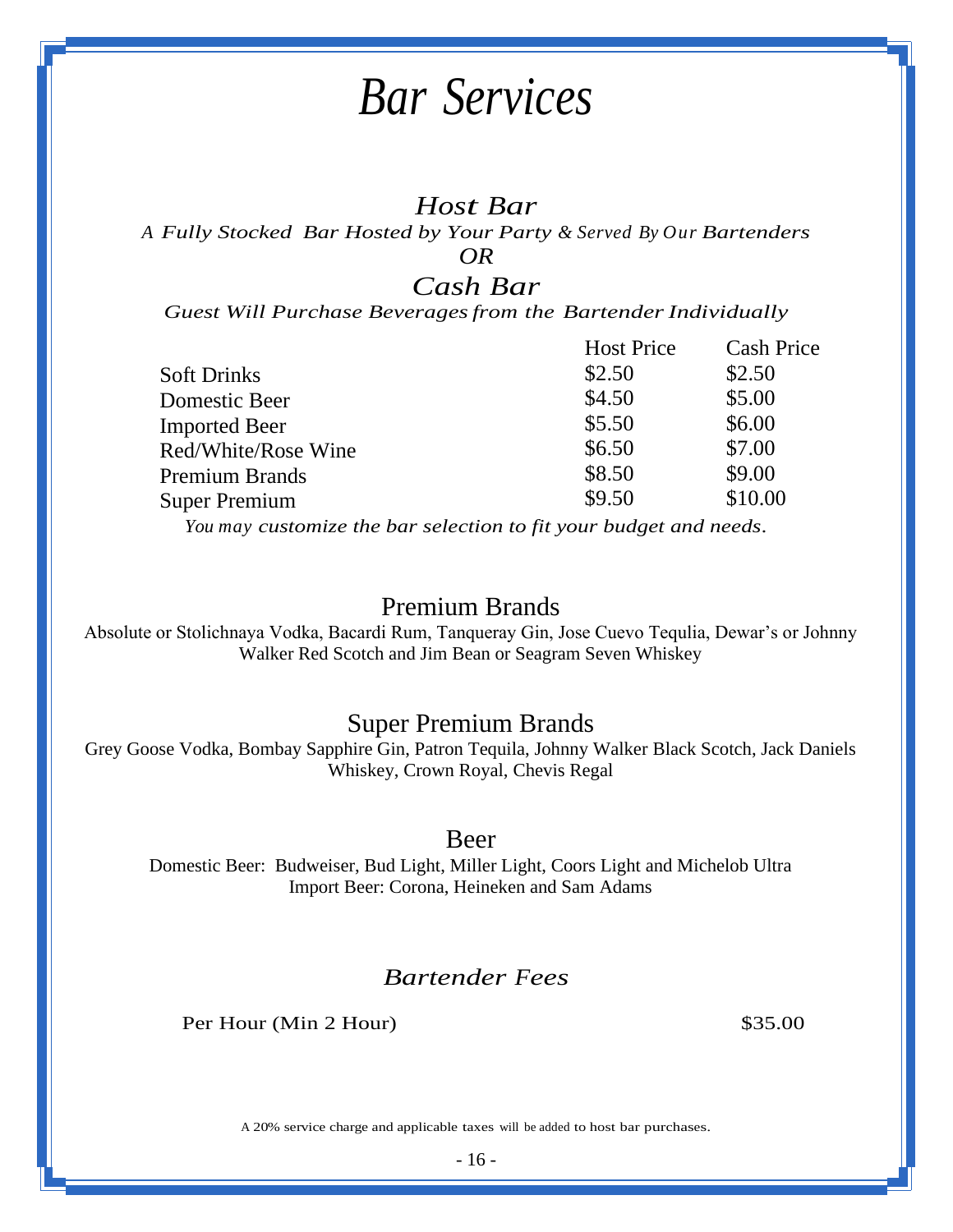# *Bar Services Continued*

Specialty Cocktails \$75.00 per Gallon Mimosa - Tangy Orange Juice mixed with a Sparkling White Wine

Hurricane - Myers Dark & Bacardi Light Rum with orange and pineapple juices with a splash of pomegranate juice.

Margarita – Jose Cuervo Tequila with Orange Flavored Liquor mixed with sweet and sour and served to perfection.

## *Bottled Wine Selections* Whites and Sparkling Wines

| <b>Sycamore Lane Chardonnay</b>          | \$19.95 |
|------------------------------------------|---------|
| <b>Woodbridge Chardonnay</b>             | \$22.95 |
| Kendall Jackson Chardonnay               | \$26.75 |
| Prophecy Sauvignon Blanc                 | \$26.75 |
| Cavit Pinot Grigio                       | \$19.95 |
| <b>Beringer Moscato</b>                  | \$22.95 |
| Sycamore lane White Zinfandel            | \$19.95 |
| Korbel Brut Sparkling Wine               | \$29.95 |
| La Marca, Prosecco, Italy Sparkling Wine | \$10.75 |

#### Reds

| Sycamore Lane Cabernet Sauvignon   | \$19.95 |
|------------------------------------|---------|
| <b>Beringer Cabernet Sauvignon</b> | \$22.95 |
| Kendall Jackson Cabernet Sauvignon | \$38.75 |
| Robert Mondavi Cabernet Sauvignon  | \$29.75 |
| <b>Prophecy Pinot Noir</b>         | \$24.75 |
| Wild Horse Pinot Noir              | \$29.00 |
| <b>Beringer Merlot</b>             | \$22.75 |

A 20% service charge and applicable taxes will be added to purchases.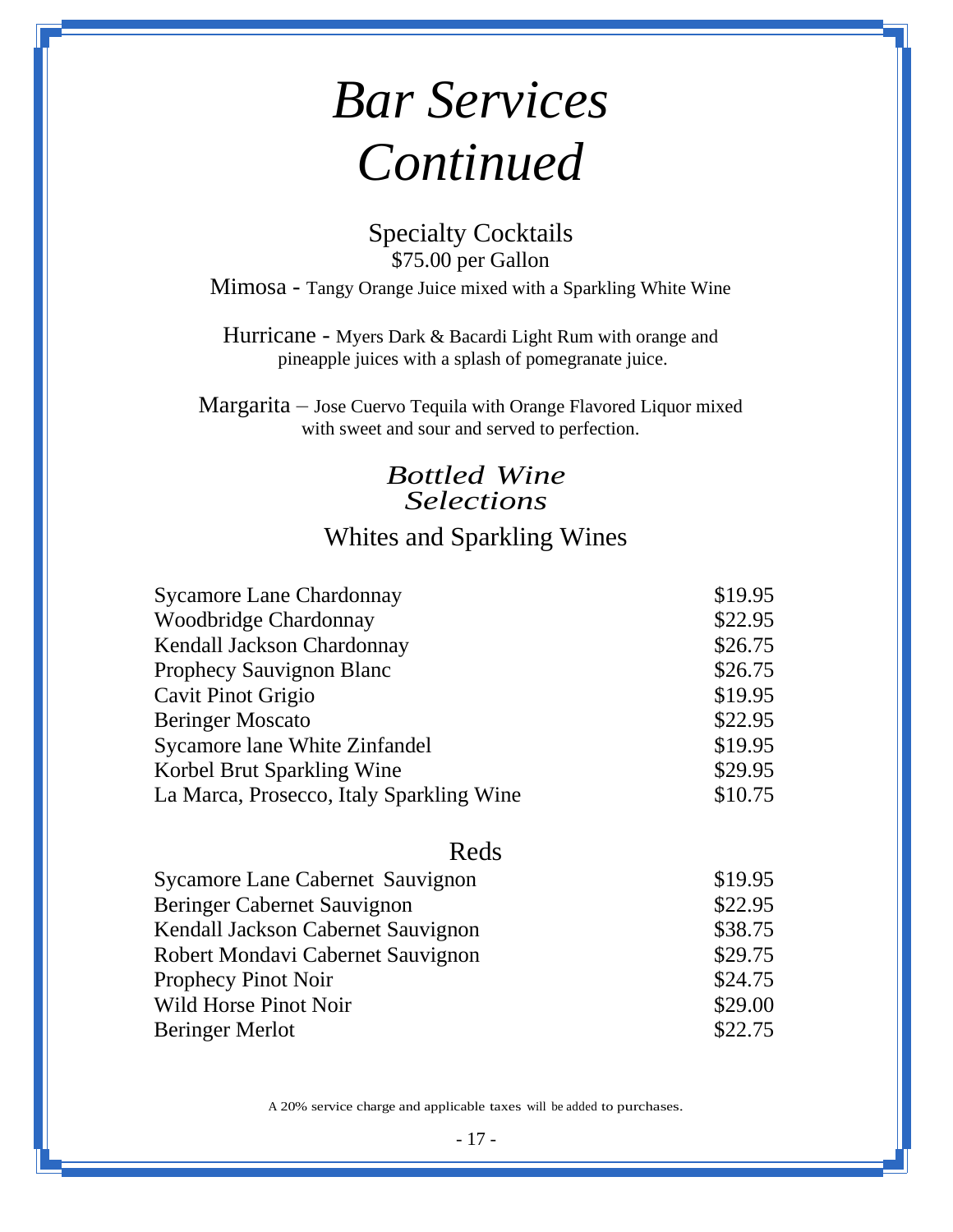# *Equipment Rental*

The following is a list of AV equipment we have available. A podium with a microphone is complimentary for all ballrooms.

## *Video*

| 6x6 Screen (Breakout Rooms Only)                           | \$35.00     |
|------------------------------------------------------------|-------------|
| 10x10 Ballroom Pull Down Screen Only                       | \$45.00     |
| 8x8 Tripod Screen                                          | \$40.00     |
| DVD Player (Requires Mixer For Sound)                      | \$45.00     |
| LCD Projector (Short VGA or HDMI Included)                 | \$195.00    |
| A/V Table with Power Strip & Cord Taped Down               | \$12.00     |
| VGA Cable: 50ft.                                           | \$45.00     |
| VGA Cable: 75ft.                                           | \$55.00     |
| VGA Cable: 100ft.                                          | \$60.00     |
| VGA Splitter Box                                           | \$50.00     |
| <b>Laptop Computer</b>                                     | \$175.00    |
| LED Up Lighting (Up to 4.2 Billion Color Changes, Includes | \$40.00     |
| DMX & Power Con Cables) 12 Max                             | Each        |
|                                                            | \$35.00 for |
|                                                            | 8 or more   |

## *Audio*

| <b>Enhanced Sound System</b>                             | \$250.00 |
|----------------------------------------------------------|----------|
| (2-200 Watt Speakers, 2 Tripods, 12 Channel Mixer & Amp) |          |
| Microphones: Corded Handheld                             | \$30.00  |
| Microphones: Cordless Handheld(200 ft. Range)            | \$95.00  |
| Cordless Lavalier (Lapel, 200 ft. Range)                 | \$105.00 |
| <b>House Sound Patch</b>                                 | \$45.00  |
| <b>Extended Phone Lines</b>                              | \$15.00  |
| Hard Line Ethernet Cable (25 ft.)                        | \$15.00  |
| Self-Contained Audio System (Used to Gain Sound & Mic    | \$65.00  |
| Capabilities in Breakout Rooms)                          |          |
| 2 Line Conference Phone                                  | \$50.00  |

*An additional 10% handling fee will be incurred on AV equipment orders placed less than 36 hours prior to your scheduled event. 20% service charge will be added to all AV*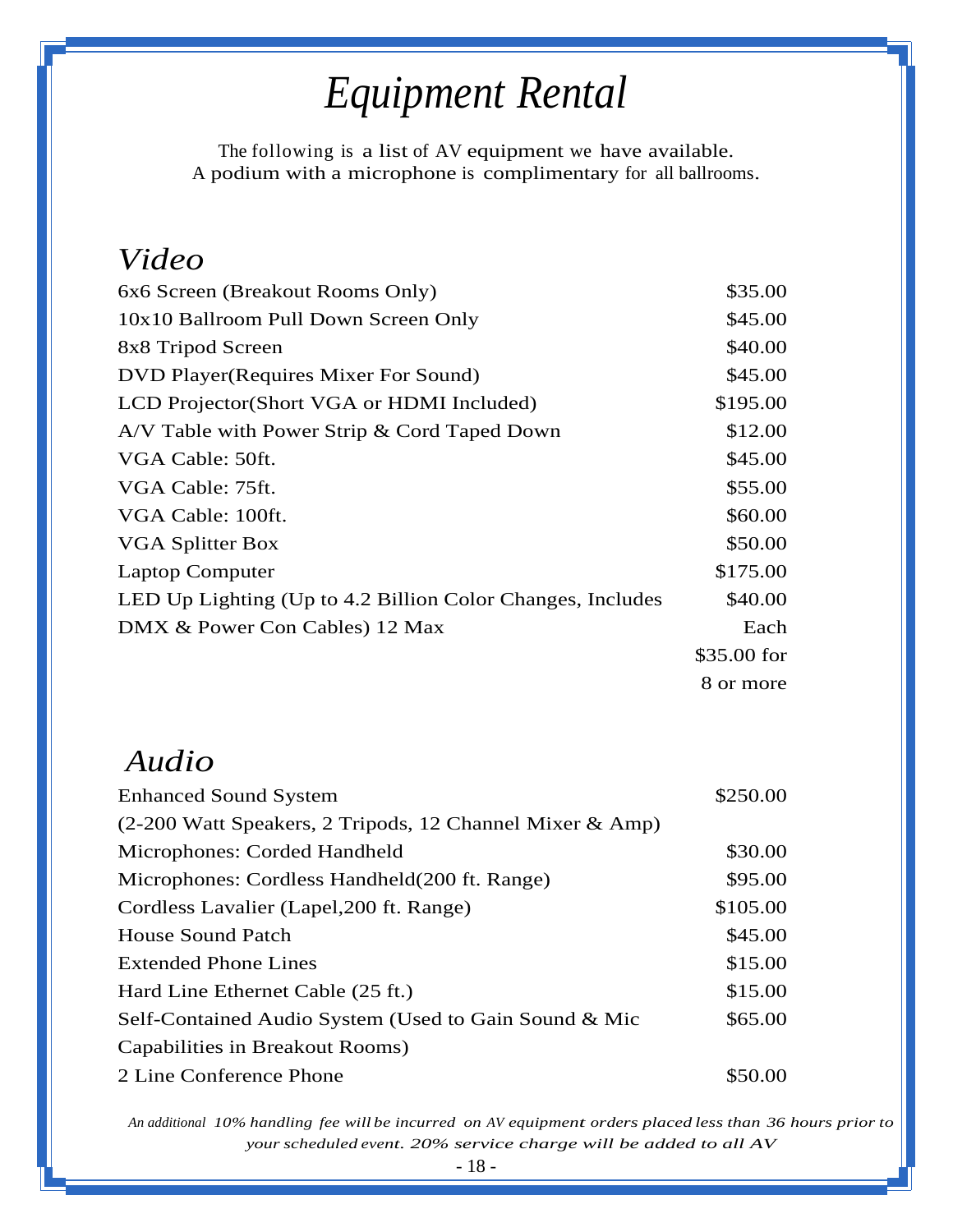# *Equipment Rental, continued*

## *Miscellaneous*

| Flip Chart (Includes Easel, Pad, & 2 Markers) | \$45.00      |
|-----------------------------------------------|--------------|
| Whiteboard (Includes Easel)                   | \$35.00      |
| 4 Channel Mixer                               | \$35.00      |
| 6 Input Mixer                                 | \$45.00      |
| 8 Channel Mixer                               | \$75.00      |
| <b>Wireless Laptop Remote</b>                 | \$25.00      |
| 25 ft. Extension Cord with Powerstrip         | \$15.00      |
| Easel                                         | \$10.00      |
| Dance Floor $12x12$                           | \$175.00     |
| Dance Floor 15x15                             | \$220.00     |
| Dance Floor 18x18                             | \$275.00     |
| Dance Floor (Additional Square Footage)       | \$75.00      |
|                                               | per 3 sq ft. |
| <b>Audio/Visual Tech Fee</b>                  | \$45 Per Hr  |

## *Vendor Services*

| 6x30 Draped Table with 2 Chairs (Cost After 20 Tables) | \$10.00/Each    |
|--------------------------------------------------------|-----------------|
| 8x30 Draped Table with 2 Chairs (Cost After 20 Tables) | \$12.00/Each    |
| Vendor Table Skirting (Black)                          | \$20.00/Each    |
| <b>Black Pipe and Drape</b>                            | \$14.00 Per Ft. |
| Electrical Hookups (110)                               | \$20.00/Table   |
| Electrical Hookups (220)                               | \$100/Table     |
| Banner To Be Hung                                      | \$10.00/Each    |

*An additional 10% handling fee will be incurred on AV equipment orders placed less than 36 hours prior to your scheduled event. 20% Service Fee and applicable taxes will be added to all AV.*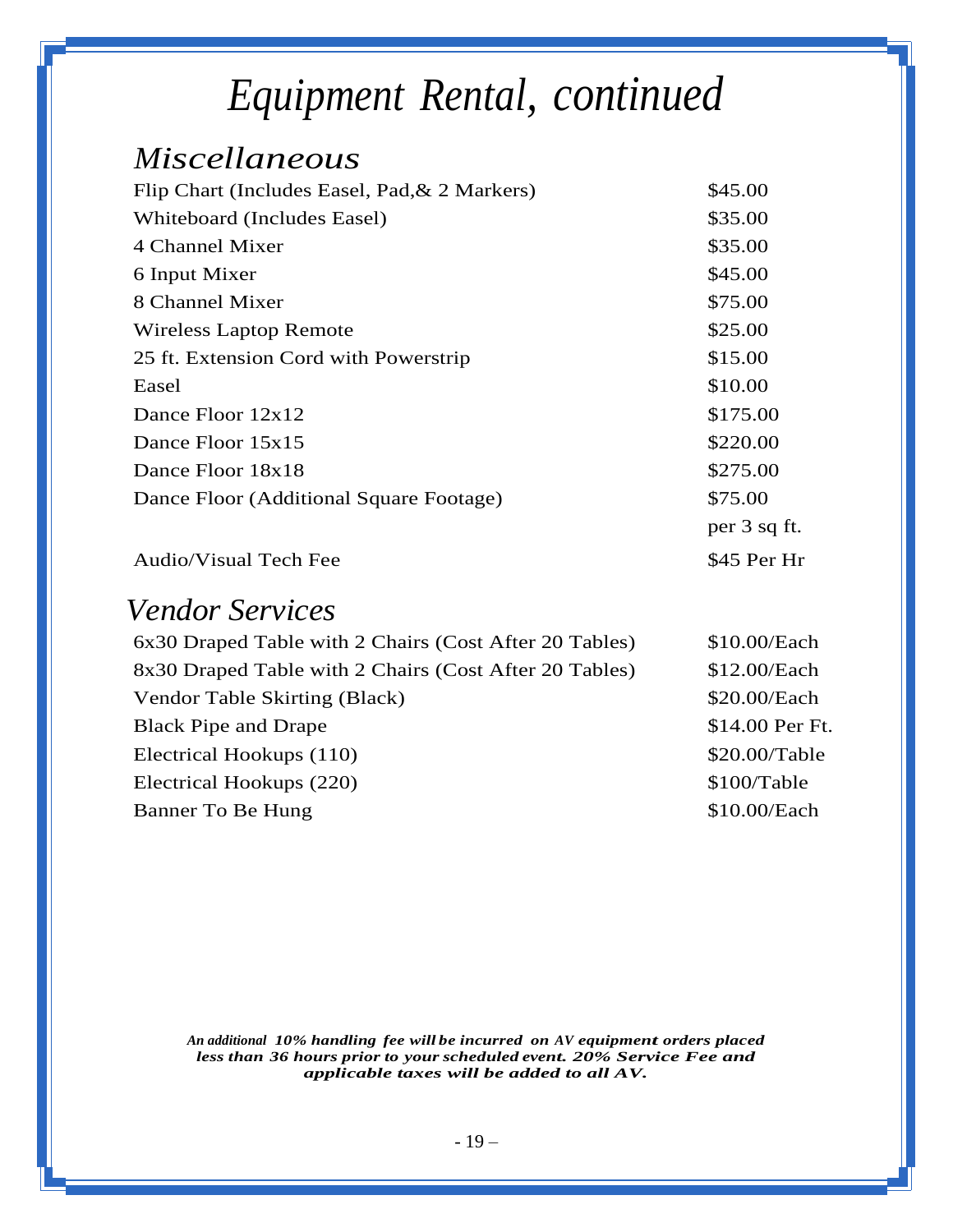

#### *Meeting Room Assignments*

Meeting and banquet rooms are assigned on the basis of the expected attendance at the discretion of the hotel. If there are fluctuations in the number of attendees, the hotel reserves the right to reassign rooms accordingly without prior notice. The hotel reserves the right to charge an additional fee for setup change less than 48 hours prior to the event.

### *Pricing*

All food, beverage is subject to a taxable 20% service charge and applicable state sales tax. Menu pricing includes food, linen, dinnerware, stainless steel flatware, glassware, tables, and chairs within our inventory. Hotel banquet servers will set up and take down the tables and its accessories.

#### *Tax Exemptions*

A tax exempt certificate from the State of Arkansas must be submitted to the hotel 72 hours prior to the event for any group claiming tax exemption. Please note that a Non-Profit Certificate is not acceptable.

### *Food and Beverage*

No food or beverage may be brought into the hotel public or event spaces (wedding and birthday cakes are the only exception to this policy). We reserve the right to refuse alcohol service to intoxicated persons and will not serve underage persons. No food or alcoholic beverages can be removed from the premise.

#### *Guarantee*

A hotel catering manager will contact you 14-days prior to your event to receive your menu selections. Three (3) business days before your event your final expected number of attendees will be due. The client will be charged the guarantee provided regardless, even if attendance falls below the guarantee. Should the attendance be higher than the guarantee, the client will be charges the actual attendance for the event. If a guarantee is not received, then the charges will revert back to the last estimate provided by the client.

#### *Lost Articles*

The Hotel is not responsible for any articles left in the hotel prior to or following your event. Security arrangements should be made on all exhibits or articles set up prior to an event or if left unattended. Any items left will be recorded on our lost & found website: [www.chargerback.com.](http://www.chargerback.com/) Please visit this website for any lost & found items for this hotel.